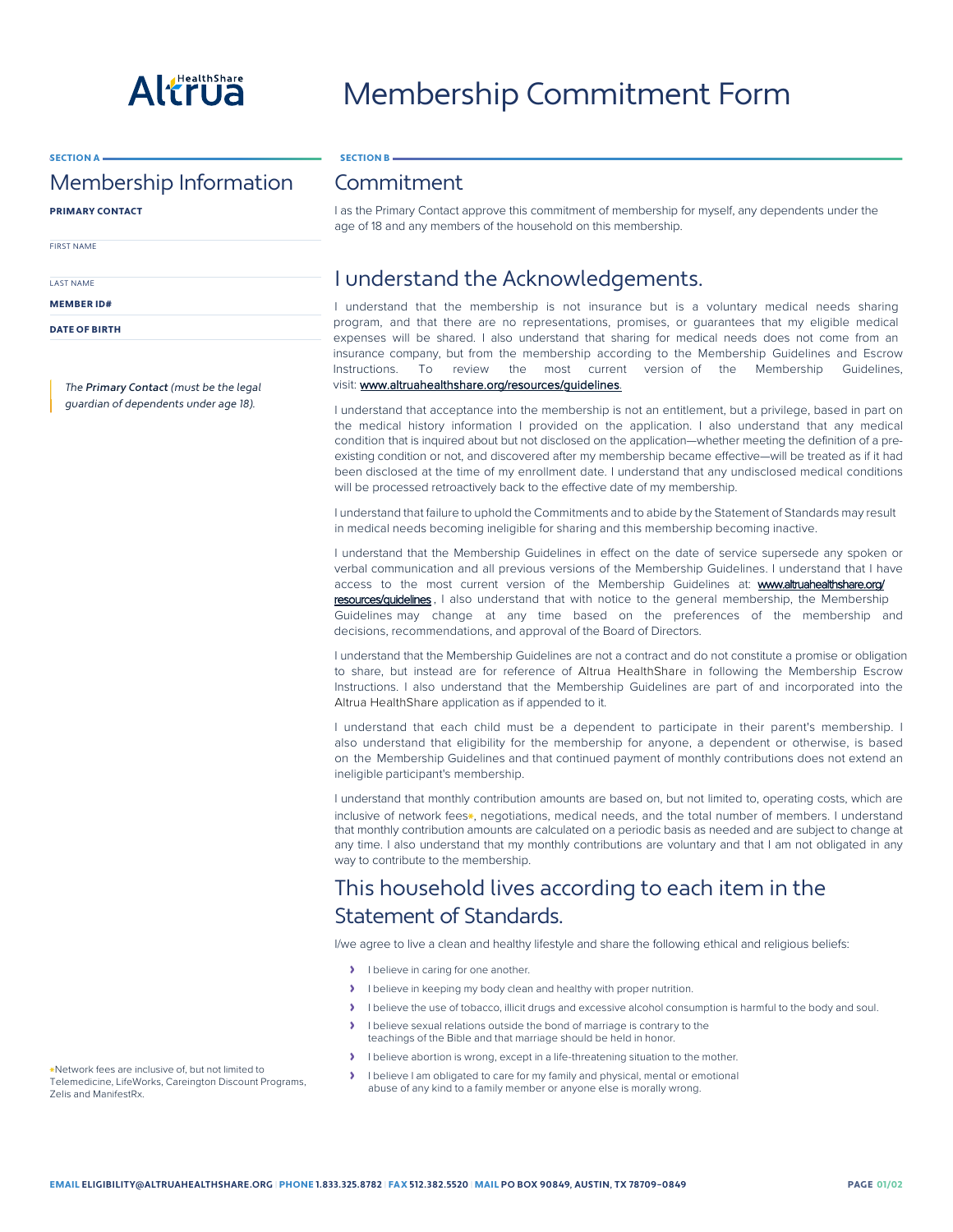# I/we abide by the Commitments.

I have read and understand the Membership Guidelines and accept them as the governing document for determining eligibility of my, or anyone else's medical needs submitted to Altrua HealthShare.

I further agree to hold Altrua HealthShare and its directors, officers, employees, representatives and service providers harmless, and to limit any dispute I may have over the eligibility of my, or anyone else's medical needs to the appeal procedure described in the Membership Guidelines.

So as not to take advantage of fellow members, I have answered all questions on the Membership Enrollment Application in good faith, truthfully, completely and accurately.

In recognition of the voluntary nature of the membership, I hereby promise that in the event of a disagreement over the payment of my or anyone else's medical needs, my dependents and I will bring no legal claim, demand or suit of any kind for unpaid medical needs, but will follow the appeal procedure described in the Membership Guidelines.

## I authorize use of my billing account.

I confirm that the billing a ccount information on my a pplication, or that if the credit card on file is in my name, that I or a representative submitted to Altrua HealthShare, is correct and I have signed or I have authorized my representative to sign the application on my behalf for Altrua HealthShare to initiate debit entries from the account provided.

# I understand that Altrua HealthShare is not insurance.

I understand that Altrua Ministries (dba Altrua HealthShare) is NOT an insurance company nor is the membership offered through an insurance company, and

the organization is not subject to the regulatory requirements or consumer protections of any State Insurance Code.

# I issue the following Escrow Instructions to Altrua HealthShare:

The membership directs Altrua HealthShare, as an escrow agent, to hold the member-to-member sharing contributions received by Altrua HealthShare, in an escrow account at an accredited financial institution. Those monthly contributions are then distributed for the purpose of medical needs sharing on behalf of the members pursuant to the following Escrow Instructions and in the following order;

1

2

To pay the expenses of operating the membership, including all of the needs necessary for Altrua HealthShare to provide for the continued viability of the membership;

To share eligible needs pursuant to the Membership Guidelines as modified from time to time by Altrua HealthShare, and as interpreted and applied by Altrua HealthShare;

In the event the membership is to be withdrawn, and after Altrua HealthShare determines that the funds held in escrow are sufficient to pay for the items listed above, any remaining funds shall be disbursed to qualified charities, as determined by Altrua HealthShare. 3

Altrua HealthShare may deposit or otherwise hold the escrowed contributions in one or more common bank accounts with escrowed contributions from other membership participants, until they are distributed pursuant to these instructions. Altrua HealthShare shall not be obligated to invest the escrowed monthly contributions, provided; however, that if the escrowed monthly contributions are invested, Altrua HealthShare shall not be liable for substandard returns or for losses. Also, as a condition of receiving and distributing the monthly contributions, Altrua HealthShare provides a monthly statement to all participants. That monthly statement is available to be viewed through the member portal.

Membership Guidelines [altruahealthshare/resources/guidelines](https://www.altruahealthshare.org/resources/guidelines) I verify the above authorizations and acknowledgements and agree to comply to all items in **SECTIONS A** and **B** on behalf of myself and all dependents under the age of 18 and all members of the household on the membership. My signature below represents agreement with the 2021 Membership Guidelines and all previous years Membership Guidelines that apply. I further understand that medical needs are processed by the date services were rendered and according to the Membership Guidelines in place at that time.



Please Sign

### PRIMARY CONTACT SIGNATURE

Please submit this form by email, fax or mail. **PRIMARY CONTACT NAME DATE PRIMARY CONTACT NAME** 

### EMAIL **ELIGIBILITY@ALTRUAHEALTHSHARE.ORG |** PHONE **1.833.325.8782 |** FAX **512.382.5520 |** MAIL **PO BOX 90849, AUSTIN, TX 78709–0849**

ALTRUA MINISTRIES (DBA ALTRUA HEALTHSHARE) IS NOT AN INSURANCE COMPANY NOR IS THE MEMBERSHIP OFFERED THROUGH AN INSURANCE COMPANY. MEMBERS ARE SELF-PAY PATIENTS. ALTRUA MINISTRIES IS A 501(C)(3) NONPROFIT CORPORATION. | DCN 0552 0419V6 | © 2022 ALTRUA HEALTHSHARE